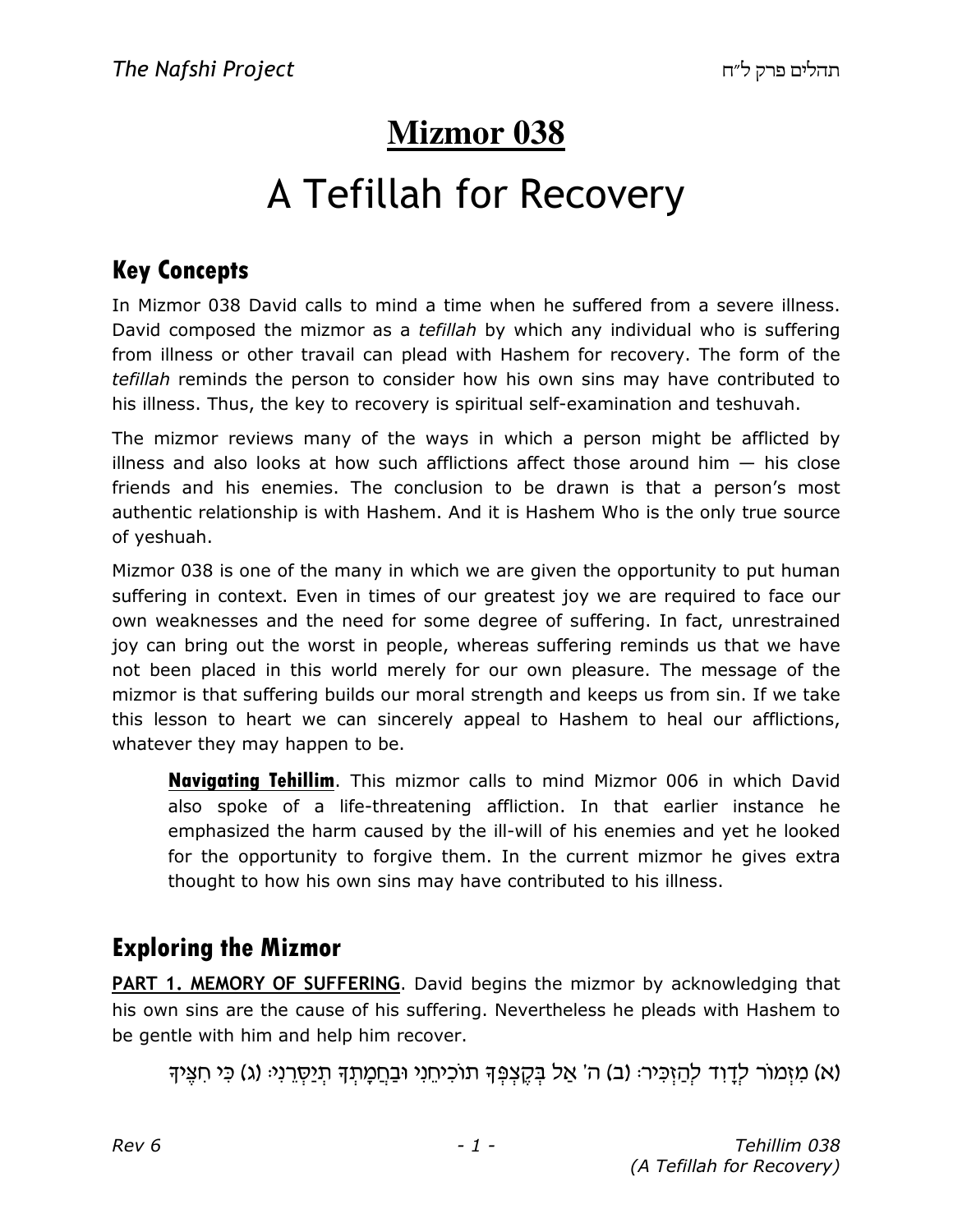וְחֵתוּ בִי וַתְּנְחַת עֲלֵי יַדֵדְּּ (ד) אֵין מִתֹּם בִּבְשָׂרִי מִפְּנֵי זַעְמֵדְּ אֵין שַׁלוֹם בַּעֲצָמַי מִפְּנֵי ּחַטַּאתִיּ (ה) כִּי עֲוֹנֹתַי עַבְרוּ רֹאשִׁי כִּמַשָּׂא כַּבֵד יִכְבָדוּ מִמֵּוִּיּ (ו) הִבְאִישׁוּ נַמַקּוּ ּחֲבּוּרֹתֵי מִפְּנֵי אִוַּלִתְּיּ (ז) נַעֲוֶיתִי שַׁחֹתִי עַד מִאֹד כַּל הַיּוֹם קֹדֵר הִלַּכְתִּיּ (ח) כִּי כְסַלַי מלאו נקלה ואין מתם בבשרי:

(1) By David, to call to mind [a severe illness]. (2) Hashem, do not rebuke me in Your anger nor chastise me in Your fury. (3) . For Your arrows have been shot down into me and Your hand has come down upon me. (4) There is no whole place on my body because of Your rage, no soundness of limbs because of my offense. (5) For my sins have risen over my head. Like a heavy load, they are too heavy for me. (6) My sores have festered and dissolved because of my weakness. (7) I am bent and very stooped over. All day long I go about in a black depression. (8) For my innards are filled with burning and there is no whole place on my body.

PART 2. A CRY OF PAIN. David looks into himself and sees how his suffering has affected his ability to pray to Hashem.

(ט) נְפוּגוֹתִי וְנִדְכֵּיתִי עַד מִאֹד שַׁאֲגִתִּי מִנַּהֲמַת לִבְּיּ (י) אֲדֹ־נַי נֵגְדְּדָּ כַל תַּאֲוַתִי ואנחתי ממד לא נסתרה: (יא) לבי סחרחר עזבני כחי ואור עיני גם הם אין אתי: (9) I have grown faint and utterly weak [but] I will cry out in the convulsion of my heart. (10) My Lord, before You is all my aspiration. My sighing is not concealed from You. (11) You see that my mind is spinning. My strength has failed me. Even the light of my eyes is gone from me.

PART 3. FRIENDS AND ENEMIES. David examines the effect of his afflictions on his relationships to other people — friends and enemies. Those who were close to him are now uncomfortable in his presence. Those who resented him see the opportunity to rejoice in his travail.

(יב) אֹהֲבֵי וְרֵעֵי מִנֶּגֶד נְגְעִי יַעֲמֹדוּ וּקְרוֹבֵי מֵרַחֹק עַמַדוּּ (יג) וַיְנַקְשׁוּ מִבַקְשֶׁי נַפְשִׁי ודרשי רעתי דברו הוות ומרמות כל היום יהגו:

(12) My friends and companions stand aloof from my affliction and my intimates stand at a distance. (13) The seekers of my life lay traps; those who seek my harm speak treacheries. They contemplate deceit all day long.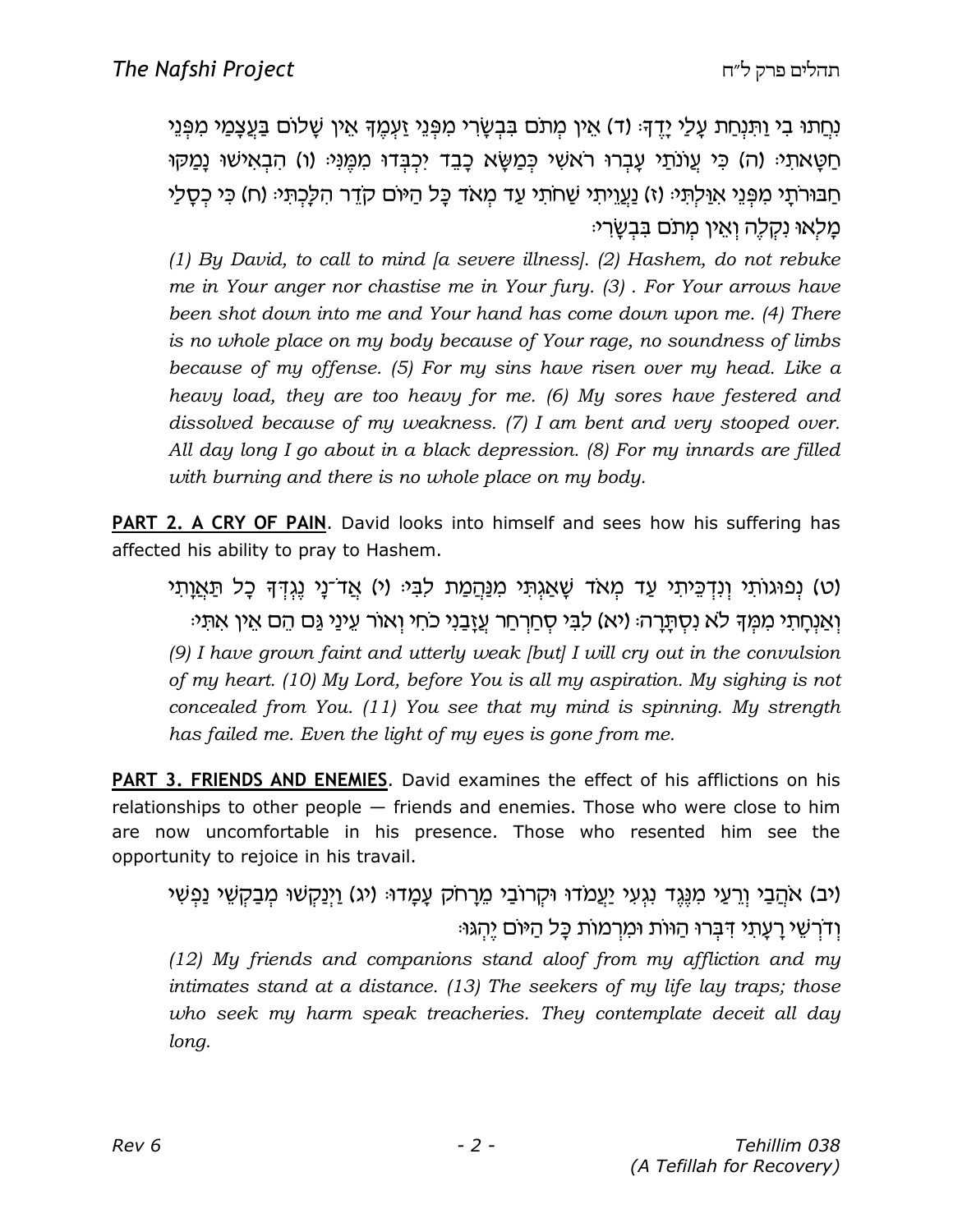**PART 4. NO DEFENSE.** David has accepted the justice of his fate and declines the opportunity to defend himself against the rebuke and slander of his enemies.

(יד) ואני כחרש לא אשמע וכאלם לא יפתח פּיוּ (טו) ואהי כּאיש אַשֶׁר לא שמע וְאֵין בְּפִיו תּוֹכָחוֹת: (טז) כִּי לִךְ ה' הוֹחַלְתִּי אֲתַּה תַעֲנֵה אֲדֹ־נַי אֱלֹהַי: (יז) כִּי אֲמַרְתִּי ּפֵּן יִשְׂמְחוּ לִי בְּמוֹט רַגְלִי עַלַי הְגִדְילוּּ (יח) כִּי אֲנִי לִצֶלַע נַכוֹן וּמַכְאוֹבִי נֵגְדִי תַמְידּ (יט) כִּי עֲוֹנִי אֲגִּיד אֵדְאֲג מֶחַטֵּאתְיּ (כ) וְאֹיְבַי חַיִּים עַצֵמוּ וְרַבּוּ שֹׂנְאַי שַׁקֵרּ (כא) ֿוּמִשַׁלְמֵי רַעֲה תַּחַת טוֹבָה יְשָׂטְנוּנִי תַּחַת רדופי רַדְפִי טוֹב<sup>ָ</sup>

(14) I am like a deaf man; I do not hear. [I am] like a mute who does not open his mouth. (15) I became like a man who does not understand and in whose mouth there are no arguments... (16) because I wait for You, Hashem. You will answer, O L-rd, my G-d. (17) For I say, lest they rejoice over me. When my foot wobbled, they lorded over me. (18) For I am susceptible to being struck by a crippling affliction and my pain is always before me. (19) For I admit my iniquity; I worry because of my sin. (20) But my deadly foes flourish, and those who hate me without cause grow great. (21) Those who repay me evil for good rebuke me for my pursuit of good.

PART 5. CONCLUSION. David concludes the mizmor, appealing to Hashem for the yeshuah that He alone can bring.

(כב) אַל תַּעֲזְבֵנִי ה' אֱלֹקֵי אֲל תִּרְחַק מְמֵנִי: (כג) חוּשַׁה לְעֵזֶרֶתִי אֲד־נַי תִּשׁוּעַתִי: (22) Don't forsake me, O Hashem, my G-d. Be not far from me. (23) Hurry to my aid, O Hashem, my yeshuah.

### Learning the Mizmor

#### PART 1. MEMORY OF SUFFERING.

# (א) מזִמוֹר לדָוד לְהַזְכָּיר:

This **mizmor** was composed **by David — מִזְמוֹר לְדָוֹד** — to call to mind a time when he suffered from a severe illness. He took to heart the lessons learned from this experience, hoping thereby to minimize the need for such suffering in the future.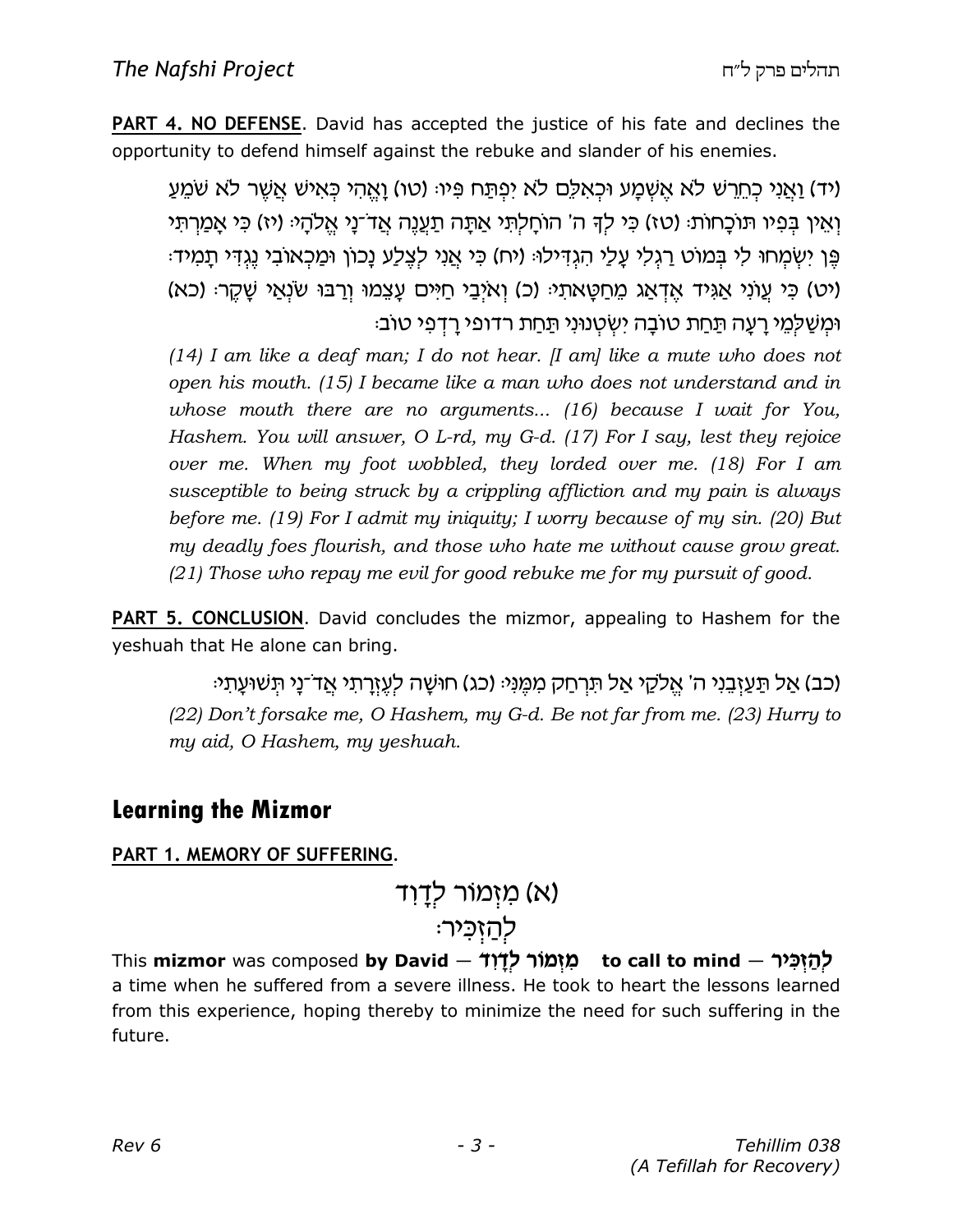### (ב) ה' אַל בְּקֵצְפָּךָ תוֹכִיחֵנִי

Hashem, I realize that I deserve to be rebuked because of my sins, but when You discipline me to make me a better person, I ask that You do it gradually and gently. And so, Hashem, do not rebuke me when You are in Your state of anger  $-7$ **אַל בְּקֶצְפְּךָ תוֹכִיחֵנִי.** You know that I want to serve You and do Your will.

### וּבַחֲמָתִךְ תִיַּסְרֵני<sub>ׂ</sub>

And even if my sins call for a harsher discipline, let it be a measured discipline. Do not **chastise me** when you are **in Your** state of **fury – יִבַּחֲמָתְדָּ תְיַיִּסְרֵיִנִי** because then I may not be able to endure the suffering.

### (ג) כֵּי חָצֵיךְ נְחֲתוּ בִי

### <u>וּתּנִחַת עָלַי יָד</u>ֶדוּ

For Your arrows of anguish **have been shot down into me** — <mark>בִּי חִצְּיךָ נְחֲתוּ בִי</mark> I feel the inner pain of knowing that I am deserving of punishment and that Your hand has found it necessary to come down upon me – יַתְּנְחַת עַלַי יַדֶךְ with external afflictions of the body.

### ד) אֵין מִתּם בּבִשָּׂרי מִפְּנֵי זַעְמֵך<sub>ֿ</sub>

My afflictions are so extensive that my physical appearance has totally changed. <mark>There is no whole place on my body — אֵין מְתֹם בִּבְשָׂרִי</mark> and that is all because of Your rage — מְפְנֵי זַעְמֶךָ.

### ּאֵין שַׁלוֹם בַּעֲצַמֵי מִפְּנֵי חַטֵּאתִי

There is no longer even soundness in my limbs – אֵין שַׁלוֹם בַּעֲצַמַי and that is all **because of my offense — מִפְּנֵי חַטָאתִ***ל***,** which is the cause of Your anger. And how can I expect to allay Your anger if my offense has not been resolved.

# ה) כ*ּי* עֵוֹנתַי עָבְרוּ ראשׁי ( ּכְּמַשָּׂא כַבֵּד יִכְבָדוּ מִמְּנִי:

For my sins – כִּי עֲוֹנֹתַ*י* are like flood waters that have accumulated step by step and now **have risen** over <mark>my head — עֲבְרוֹ רֹאשִׁ . Like a heavy load, they are</mark> t**oo heavy for me — רְּמַשָּׂא כָבֵד יִכְבְּדוּ מִמֶּנִי**<br>פ**ָּמַשָּׂא כָבֵד** because I don't have enough good deeds to outweigh them.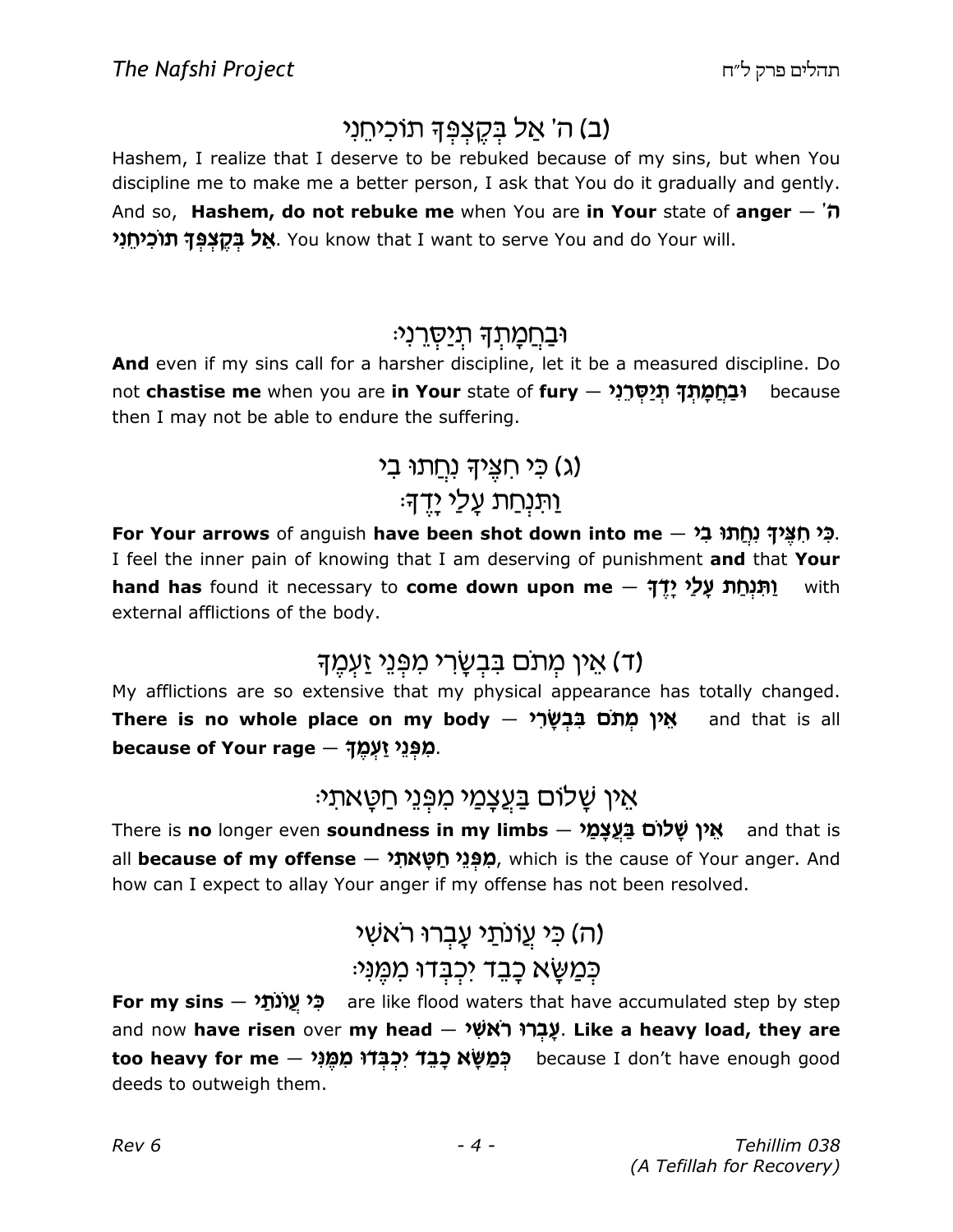# (ו) הבאישוּ נַמַקוּ חַבּוּרתַ*י* :מפני אוּלתּ

My sores have festered and dissolved – הְבְאִישׁוּ נָמַקוּ חַבּוּרֹתָי and that is all because of my moral weakness — מִפְּנֵי אָוַלְתָּי in yielding to temptation.

### <u>(ז) נַעֲוֵ</u>יתי שַׁחתי עַד מַאד

Because of my physical weakness and my shame at thinking how foolish I have been I don't even have the strength to stand upright. And so I am bent and very stooped over – <u>געֲ</u>וֶיתָי שַׁחֹתָי עַד*ּ בְּאֲרֹ .* 

כֵּל הַיּוּם קדֵר הִלַּכְתִּי

All day long I go about in a black depression – כָּל הַיּוֹם קֹדֵר הִלְכְתִּי I cannot take my mind off Your anger. I am afraid that my condition will get worse rather than better.

(ח) כ*ּי כִסָלַי מָלְאוּ נִקְלֶ*ה ּוְאֵין מִתֹּם בִּבְשַׂרִי

For my insides are filled with burning shame – כִּי כְסָלַי מָלְאוּ נִקְלֶה and the heat of fever. And I cannot even hide my embarrassment from people because there is no whole place on my body – יְאֵין מְתֹם בִּבְשָׂרִי.

#### PART 2. A CRY OF PAIN.

### (ט) נפוגותי ונדכיתי עד מאד

I **have grown faint and utterly weak — רְצַוּגוֹתְי וְנִדְּבֵּיתִי עַד מְאֹד**<br>פּוּ **(נוּגוֹתִי יְנִדְ***בֵּי***תִי עַד מְאֹד** even unable to ask for help.

### ּשָׁאַגִתִּי מִ<u>נַּהֲמ</u>ַת לבִי:

But even if my strength ebbs and I slip toward death, **I will cry out**  $-$  שְׁאֲגְתָ*ל* in one last gasp of vitality, one last triumphant roar, a demonstration of my faith that my soul will live on. In this way I will experience the final convulsion of my heart  $-$  פִוַּהְמַת לִבִּי.

# (י) ה' נֵגְדִּדְּ כָל תַּ<u>א</u>ָוָתִי

### וְאַנְחָתִי מִמְךָ לֹא נִסְתֲרָה:

Because of my weakened condition I am unable to appeal properly to You, Hashem.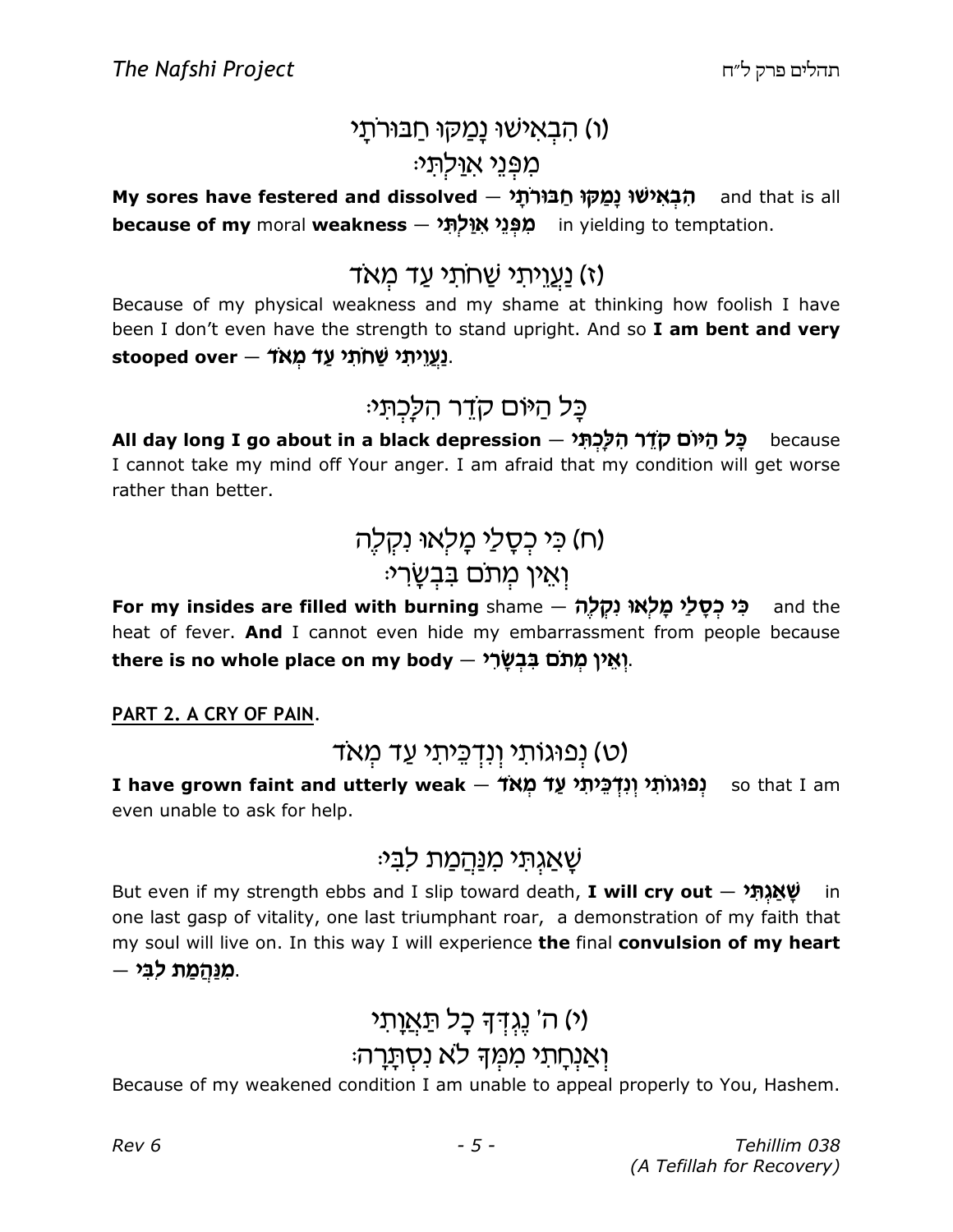But Hashem, before You  $-$  בְל here is known all my aspiration  $-$  5 תאותי to please You and to serve You in good health. My bitter sighing  $-$ מִמְּךָ – out of regret for my past foolishness **is not concealed from You** יְ**אַנְחָתִי** לא נִסְתָּרָה.

# (יא) לִבִּי סְחַרְחַר עֲזַבֲנִי כֹחִי ּיִאוֹר עֵינַי גַּם הֵם אֵין את*י*

צְּ*רָ* סְחַרְחַר Kou see that my mind is spinning — בְּי א and that I cannot focus because of my many troubles. **My strength has failed me — עֲזָבַנִי כֹחִי** . **Even the** light of my eyes  $-$  האוֹר עיני גם הם $\kappa$  which reflects my ability to think clearly, is  $\,$ gone from me  $-$  אֵין אִתְּ $\,$  Despite everything my concern is to please You and be near to You.

#### PART 3. FRIENDS AND ENEMIES.

### יב) א<u>הָב</u>י וְרֵעֵי מִנֵּגֶד נְגְעִי יַעֲמדוּ)

Those who I had thought to be my friends and companions – אֹהֶבַּי וְרַעֵּי  $\mathsf{stand} \ \mathsf{aloof} \ \mathsf{from} \ \mathsf{my} \ \mathsf{afflication} \ - \ \mathcal{\mathsf{HY}} \ \mathcal{\mathsf{LY}} \ \mathcal{\mathsf{HY}} \ \mathcal{\mathsf{AY}} \ \mathcal{\mathsf{AY}} \ \mathcal{\mathsf{AY}} \ \mathcal{\mathsf{AY}} \ \mathcal{\mathsf{AY}} \ \mathcal{\mathsf{AY}} \ \mathcal{\mathsf{AY}} \ \mathcal{\mathsf{AY}} \ \mathcal{\mathsf{AY}} \ \mathcal{\mathsf{AY}} \ \mathcal{\mathsf{AY}} \ \mathcal{\mathsf{AY}} \ \mathcal{\mathsf{AY}} \ \mathcal{\mathsf{AY}} \ \mathcal{\mathsf{AY}} \$ because they think my affliction is a just punishment for my sins. They do not even visit me and so I do not benefit from the healing power of their concern.

### וּקַרוֹבַי מֵרַחֹק עַמַדוּ:

And those who had pretended to be my intimates stand at a distance – וּקְרוֹבַ<sup>נ</sup> Us ng e«jr n for they are afraid that my sickness might be contagious.

# (יג) וַיְנַקְשׁוּ מִבַקְשֵׁי נֵפְשָׁי ּוְדֹרְשֵׁי רָעָת*י* דִּבְּרוּ הַוּוֹת ומרמות כל היום יהגו:

Since my friends have abandoned me, my enemies have gained new courage to attack me in action, words, and thought. **The seekers of my life** — מְ**בַקְשֵׁי נַפְשִׁי lay traps** — וינק $\forall$ ו to prevent me from recovering from illness; **those who seek**  $m$ rny harm  $-$  ודרשי רעתי ּדְּבְּרוּ הַוּוֹת — speak treacheries וְדֹּרְשֵׁי רָעָת Meanwhile, they **contemplate deceit — מִרְמוֹת יֶהְגוּ, l**ooking forward to the day when they will be able to celebrate my downfall.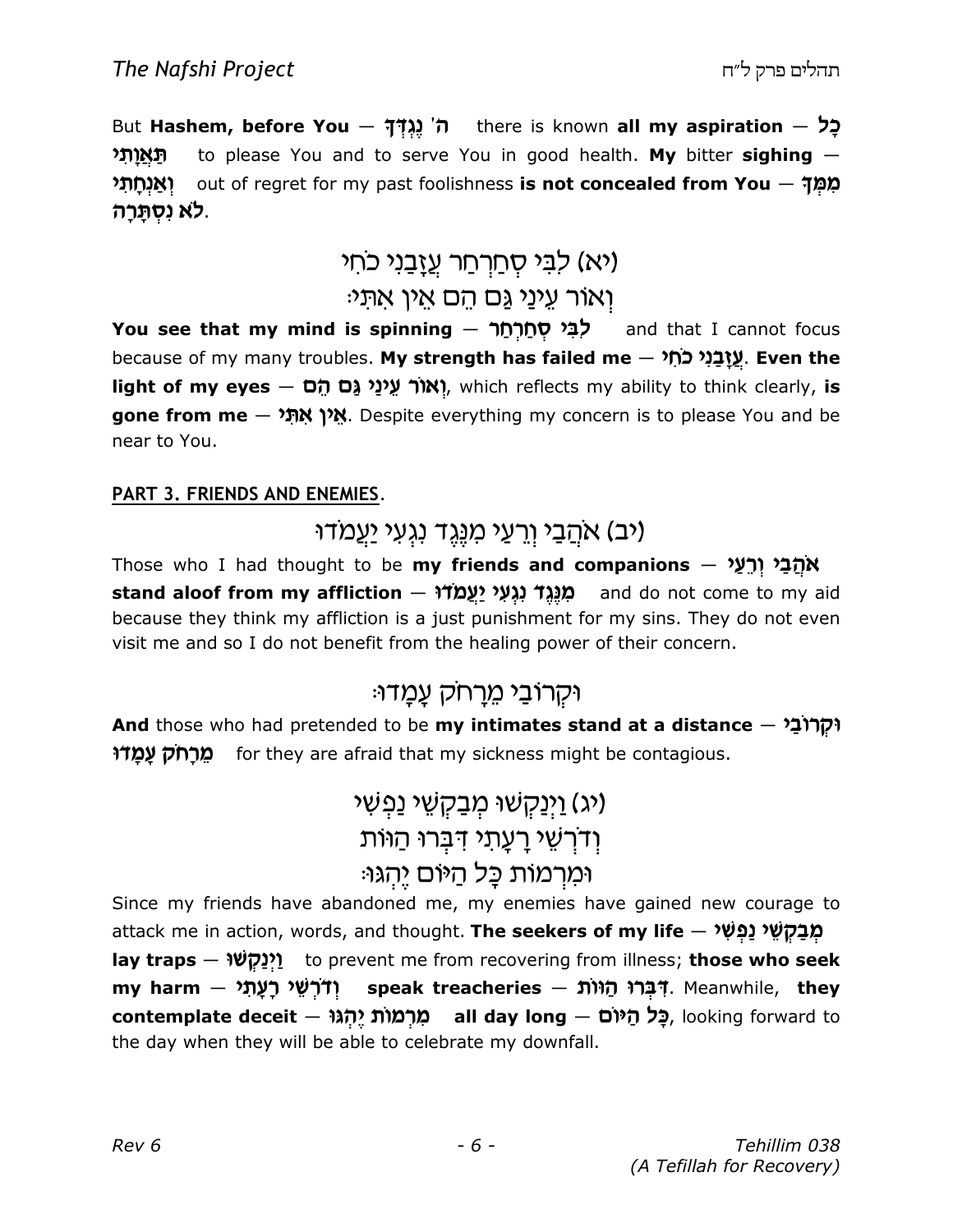#### PART 4. NO DEFENSE.

### <u>(יד) ואַנִי כְחֵרֵשׁ לא אַשָׁמַע</u> וּכְאלִם לא יפִתַּח פִּיוּ:

But although I hear what they are saying and I see what they are planning, I keep silent. I trust in Hashem to save me. **I am like a deaf man** — **יִאֲנִי כְחֵרֵשׁ a**nd so I pretend that **I do not hear – לֹא אשׁמע.** I am like a mute who does not open his mouth – וִּכְאָלֵם לֹא יִפְתַּח פִּיו

# (טו) וָאֱהִי כְּאִישׁ אֲשֶׁר לֹא שֹׁמֵעַ ּוְאֵין בִּפְיו תּוֹכַחוֹת:

Because I had no intention of answering them, I became like a man who does not understand — יָאֱהִי כְּאִישׁ אֲשֶׁר לֹא שֹׁמֵעַ t**here are no arguments — יְאֵין בְּפִיו תּוֹכָחוֹת**<br>אַ with which to defend himself.

# (טז) כי לך ה' הוֹחַלִתּי אַתַּה תַעֲנֵה ה' אֵלקֵי<del>ּ</del>

This is **because I wait for You** alone, **Hashem — פִ<sup>יַ</sup> לְדָּ ה' הוֹחָלְתִּי to** have pity on me; I am confident that **You will answer, O L-rd, my G-d** — א**ַתָּה תֲעֲנֶה אֲד**ֹ־נַ**י** h e«k5t and defend me against my accusers.

# (יז) כִּי אָמַרְתִּי פֵּן ישָׂמְחוּ לִי בְמוֹט רַגְלִי עָלַי הְגִדִּילוּ:

For I say — כִּי אֲמַרְתָּי to myself, "I will remain silent lest they rejoice over me  $\rightarrow$ ר פֶּן יִשְּׁמְחוּ לִי — They will be glad to see me betray my weakness and my pain when I attempt to answer. After all, in the past when they saw my foot wobble  $v$ ו $\alpha$ לֵ**לְי just a little, they lorded over me – עֲלַי הִגְדִּילוּ (עֲלֹי with arrogance. Surely,** they will take advantage of any weakness!"

# וח) כֵּי אֲנִי לַצ<u>ְל</u>ַע נַכוֹן) ּוּמַכְאוּבי נֻגְדי תַמיד<sup>ָ</sup>

I am concerned about their reaction  $for - \infty$  I know that I am susceptible to being struck by a crippling affliction — אֲגִי לְצֶלֵע נָכוֹן. And because my pain is **always before me — יְמֵּכְאוֹבִי נֶגְדִּי תָמִיד),** I am continually under the threat that it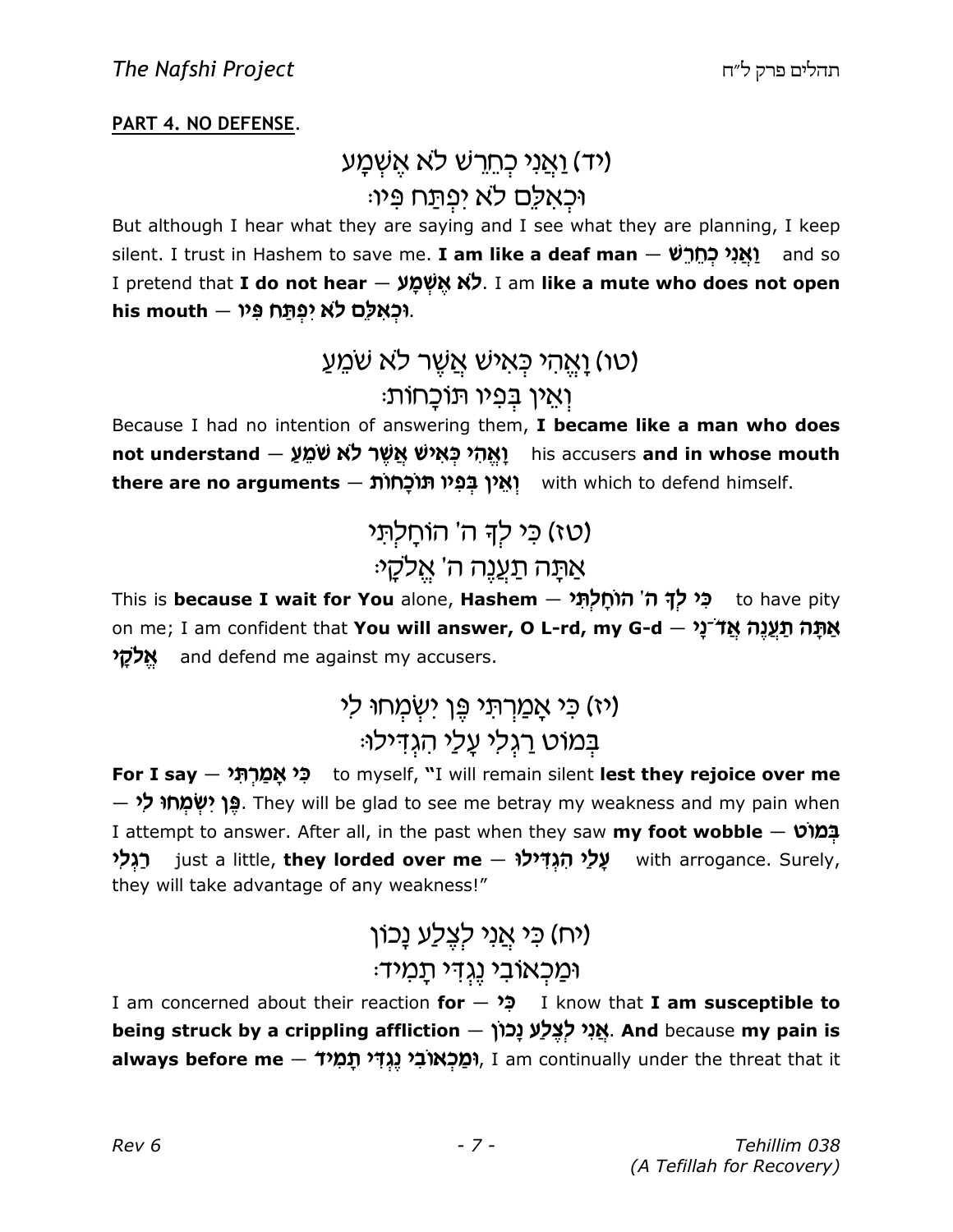will return in full force.

### רט) כי עוני אגיד) :אַדאַג מֵחַטָּאת

I don't try to defend myself before my accusers **because – פֿ<sup>(</sup> - i**n my heart I know that I have sinned. **I admit my iniquity – עֲוֹנָי אֲגִיד** and I constantly remind myself of it. **I worry because of my sin — אֶדְאַג מֵחַטְאתִ***ל* **a**nd this is what encourages me to do teshuvah.

> (כ) ואיבי חיים עַצמו ֿוַרַבּוּ שׂנְאַי שַׁקֵר<del>ּ</del>

But my deadly foes flourish — אֲצְמַי חַיִּים עָצֵמּ , and those who hate me without cause grow great – רַבּוּ שׂנָאַי שַׁקָר.

> (כא) וּמִשַׁלִמֵי רַעֲה תַּחַת טוֹבָה ישטנוני תחת רדפי טוב:

Those who repay me evil for good – וּמִשׁׁלַמֵי רַעֲה תַּחַת טוֹבַה m**y pursuit of good — יִשְׂטְנוּנִי תַּחַת רָדְפִי טוֹב**<br>אָ and because of my holding fast to Hashem and His mitzvos.

PART 5. CONCLUSION.

### (כב) אַל תַּעַזְבֵנִי ה' אֱלקַי אַל תּרְחַק מִמֵּנִי:

My enemies think there is no one to help me, but I count on You. Don't forsake me, O Hashem, my G-d — אֲל תַּעֲזְבֵנִי ה' אֱלֹקָ $\kappa$  Be not far from me  $-$  אֲל מִמֵּנִי

# (כג) חוּשָׁה לְעֶזְרַתֵי ּה' תִּשׁוּעַתי

Hurry to my aid — חוּשָׁה לְעֶזְרָתִ*י),* before they succeed in their vicious objective of destroying me. **Hashem**, You are **my** *yeshuah — אֲז***ֹ־נָי תְּשׁוּעָתִי (t**he One I am counting on, for You have saved me so many times in the past.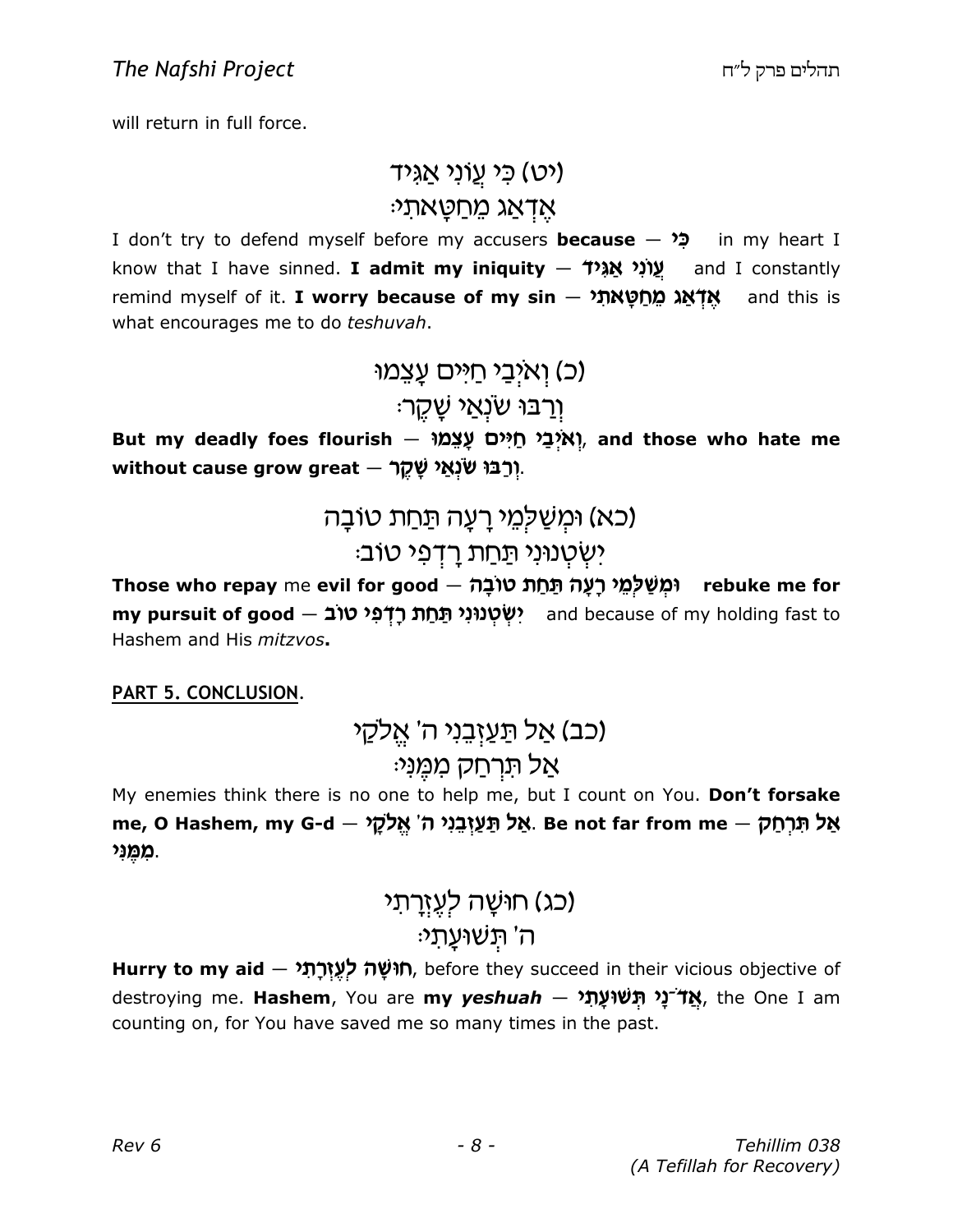### Living the Mizmor

Listed below are some of the lessons that you can draw from this mizmor, as well as some of the thoughts you might have in mind when you say the words of the mizmor as a *tefillah*, expressing your devotion to Hashem.

#### Lessons for Life - Your Attitude.

[38:1] **MEMORIES. – מִזְמוֹר לְדָוִד לְהַזְכִּיר** - "By David, to call to mind [a severe illness]." Recall the sufferings of the past from time to time and take to heart the lessons you learned from the experience.

#### Tefillos for Life - Your Teshuvah.

[38:2] INTROSPECTION. – ה' אַל בְּקֶצְפְּךָ תוֹכִיחֵנִי וּבַחֲמָתְךָ תְיַשְּׁרֵנִי (198:2] ( do not rebuke me in Your anger nor chastise me in Your fury." If you are suffering severe illness or pain, search your heart and ask yourself what sin you might have committed to warrant the anger of Hashem.

אַין מְתֹּם בִּבְשָׂרִי מִפְּנֵי זַעְמֶךָ אֵין שָׁלוֹם בַּעֲצָמַי מִפְּנֵי חַטָּאתִי- [38:4] -"There is no whole place on my body because of Your rage, no soundness of limbs because of my offense."

[38:5] CONFESSION – מִי עֲוֹנֹתַי עָבְרוּ רֹאשִׁי כְּמַשָּׂא כָבֵד יִכְבְּדוּ מִמֶּנִי - CONFESSION (38:5 sins have risen over my head. Like a heavy load, they are too heavy for me." When you confess your sins, let each sin remind you of all the others. Don't be easy on yourself but acknowledge all your failings. Then Hashem will forgive you.

[38:19] REGRET –מַי עֲוֹנִי אַגִּיד אֶדְאַג מֵחַטָּאתִי (28:19] For I admit my iniquity; I worry because of my sin." When you admit your sin, the fact that you offended your Creator and that you have distanced yourself from Him should weigh heavily upon you. You should ask yourself how you could have been so foolish.

#### Tefillos for Life - Your Anguish.

[38:7] DEPRESSION. – הַעֲוֵיתִי שַׁחֹתִי עַד מְאֹד כָּל הַיּוֹם קֹדֵר הִלְכְתִּי - DEPRESSION. – [38] and very stooped over. All day long I go about in a black depression." If your troubles have brought you down and your mood is depressed, acknowledge you feelings to Hashem and He will surely comfort you.